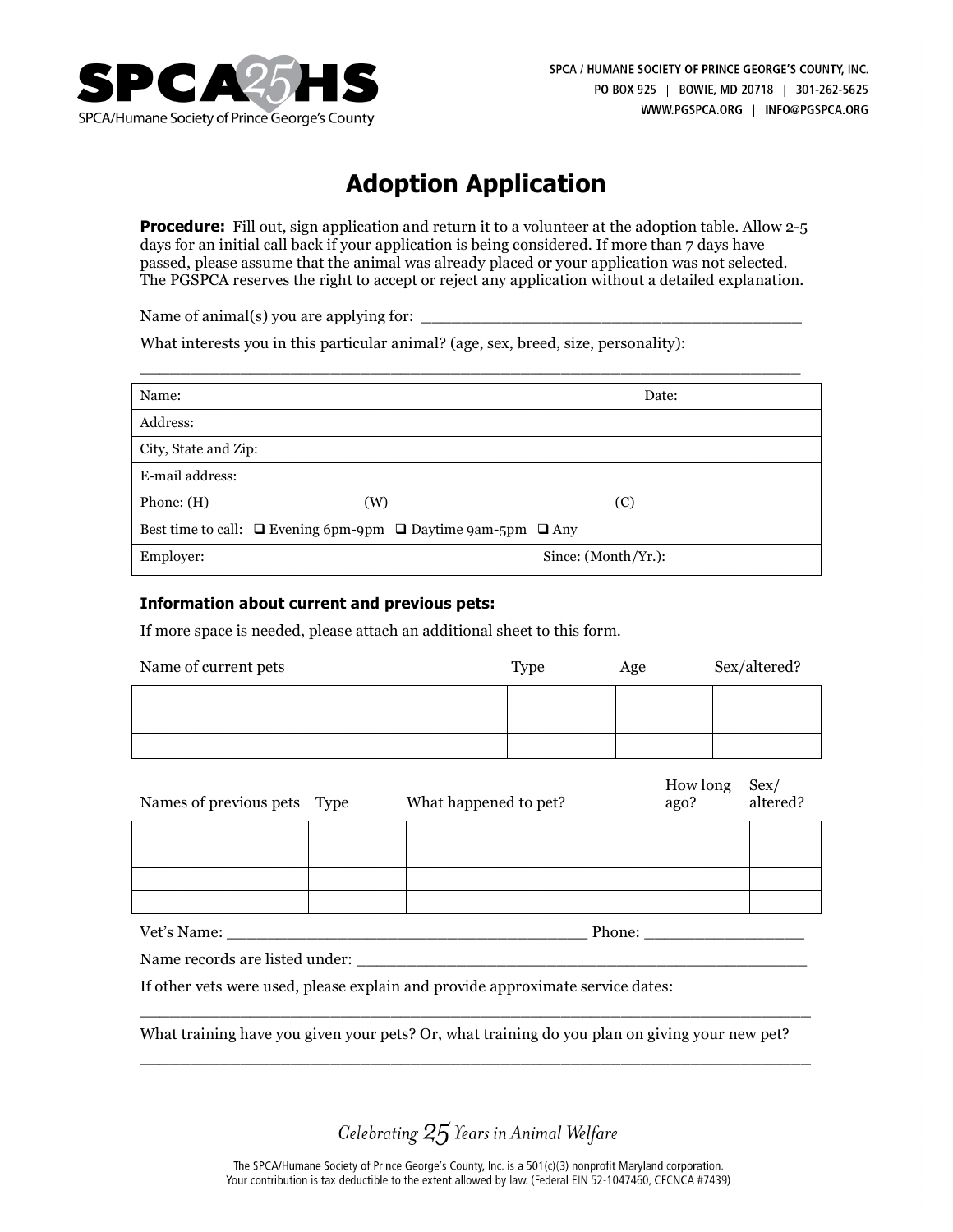## **Preparing for your new pet:**

Why do you want to adopt a pet?

| Under what circumstances would you not keep this pet?<br>$\Box$ New Job $\Box$ New baby<br>$\Box$ Moving<br>$\Box$ Illness<br>$\Box$ Divorce<br>$\Box$ Other (please explain)                                                                                                                                  |                           |              |
|----------------------------------------------------------------------------------------------------------------------------------------------------------------------------------------------------------------------------------------------------------------------------------------------------------------|---------------------------|--------------|
| Have you ever adopted from an animal control or rescue agency?                                                                                                                                                                                                                                                 | $\square$ Yes             | $\Box$ No    |
| Have you ever had an application declined by an animal control/ rescue agency?                                                                                                                                                                                                                                 | $\Box$ Yes                | $\square$ No |
| Why was the application declined?                                                                                                                                                                                                                                                                              |                           |              |
| How much do you think it will cost per year to care for your pet?                                                                                                                                                                                                                                              |                           |              |
| Do you or any member of your family have any ongoing medical conditions<br>including any allergies that might interfere with ownership of a new pet?                                                                                                                                                           | $\hfill\Box$<br>Yes       | $\square$ No |
| If yes, please explain:                                                                                                                                                                                                                                                                                        |                           |              |
| What activity level best describes your home?<br>(Visits by friends, meetings, children, parties)<br>$\Box$ Busy<br>$\Box$ Noisy<br>(TV, stereo, machinery, tools, lots of kids)<br>(Normal comings and goings)<br>$\Box$ Moderate<br>("Homebodies", few guests)<br>$\Box$ Quiet                               |                           |              |
| Have all adult family members met and agreed upon the pet?                                                                                                                                                                                                                                                     | $\square$ Yes             | $\square$ No |
| Are you aware that PGSPCA requires that all dogs/cats in a<br>home be spayed or neutered?                                                                                                                                                                                                                      | $\Box$ Yes                | $\square$ No |
| It may take anywhere from 2 weeks to a month for your new pet to be comfortable<br>in its new home. Are you willing to work with it through this adjustment period?                                                                                                                                            | $\Box$ Yes                | $\square$ No |
| Do you understand that some of the animals may not be housebroken and<br>that changing their environment may cause the animal to have accidents<br>and/or destroy household items? Are you willing to take the time to housebreak<br>and train the animal?<br>What method of housebreaking do you plan to use? | $\Box$ Yes                | $\square$ No |
| This pet will primarily be a:<br>$\Box$ In the House<br>$\Box$ Outside<br>$\Box$ Indoor/Outdoor                                                                                                                                                                                                                |                           |              |
| Where will the animal be left when you're away from home?<br>$\Box$ Run of house<br>$\Box$ Doghouse<br>$\Box$ Basement<br>$\Box$ Crate<br>$\Box$ Garage                                                                                                                                                        | $\Box$ Confined in a room |              |

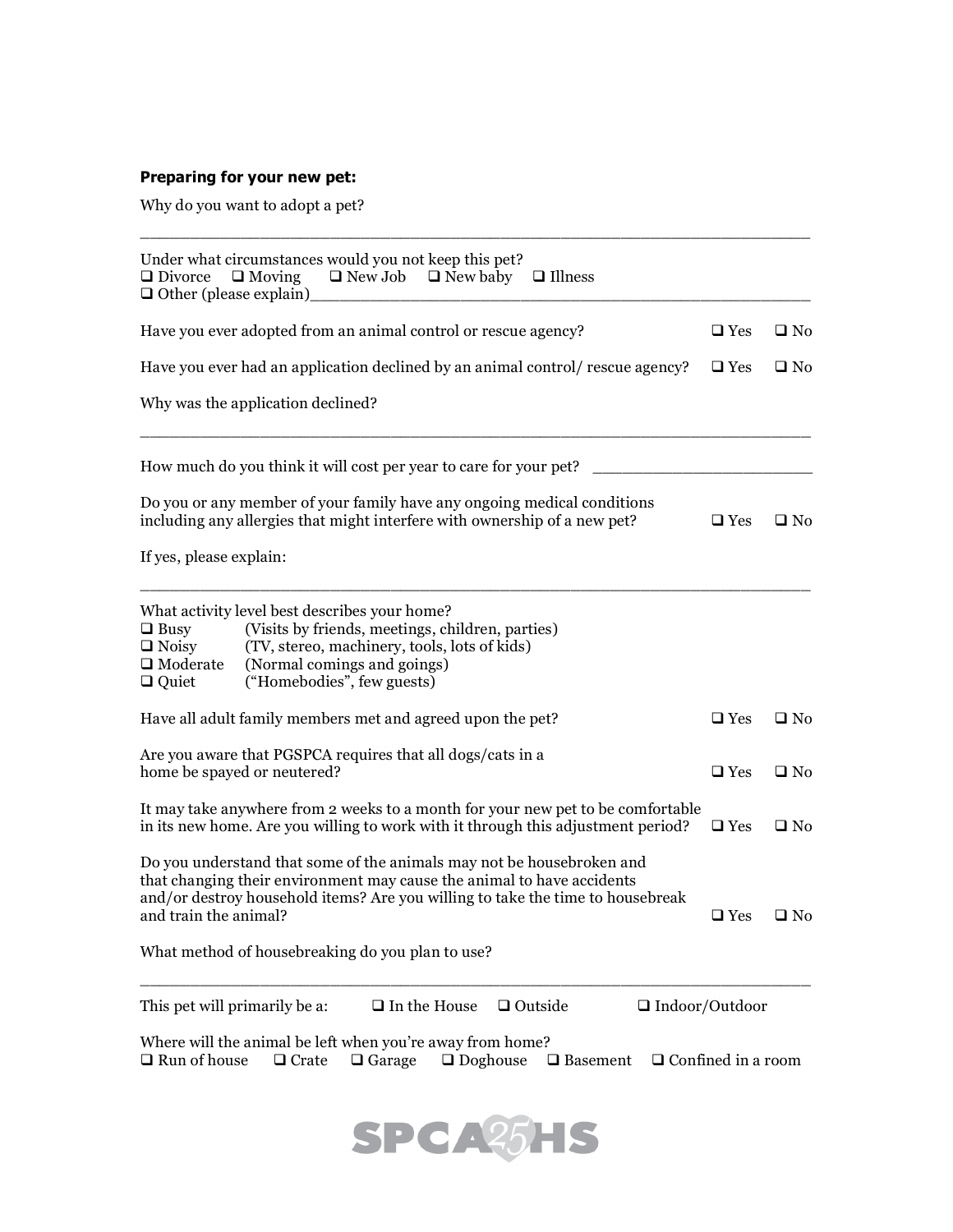| What is the longest period of time the pet will be left alone each day? ____________________________                                                          |               |              |  |
|---------------------------------------------------------------------------------------------------------------------------------------------------------------|---------------|--------------|--|
|                                                                                                                                                               |               |              |  |
|                                                                                                                                                               |               |              |  |
|                                                                                                                                                               |               |              |  |
| Have your children been exposed to animals and the basic handling of them?<br>Who will be responsible for the care, walking and exercise needs of the animal? | $\Box$ Yes    | $\square$ No |  |
| In what type of home do you live?<br>$\Box$ Single Family Home $\Box$ Townhouse $\Box$ Apartment $\Box$ Mobile $\Box$ Home $\Box$ Duplex                      |               |              |  |
| Do you own or rent? $\Box$ Own $\Box$ Rent How long have you lived there? ___________                                                                         |               |              |  |
|                                                                                                                                                               |               |              |  |
| Is your yard fenced?                                                                                                                                          | $\square$ Yes | $\square$ No |  |
| Is the fence secure with no gaps, holes or open spaces?                                                                                                       | $\square$ Yes | $\square$ No |  |
|                                                                                                                                                               |               |              |  |
|                                                                                                                                                               |               |              |  |
| If you don't have a fenced-in yard how will you handle exercise & toilet duties? _________________                                                            |               |              |  |
|                                                                                                                                                               |               |              |  |

### **References:**

Please list two references (preferably not a relative)

| Name:                                                         |          | Relationship: |
|---------------------------------------------------------------|----------|---------------|
| Phone: $(H)$                                                  | (W)      | $(C)$ :       |
|                                                               |          |               |
| Name:                                                         |          | Relationship: |
| Phone: $(H)$                                                  | (W)      | (C):          |
|                                                               |          |               |
| How did you hear about us? $\Box$ Petfinder.com $\Box$ Friend |          | $\square$ Ad  |
| $\Box$ Website:                                               |          |               |
|                                                               |          |               |
|                                                               | SPCA25HS |               |